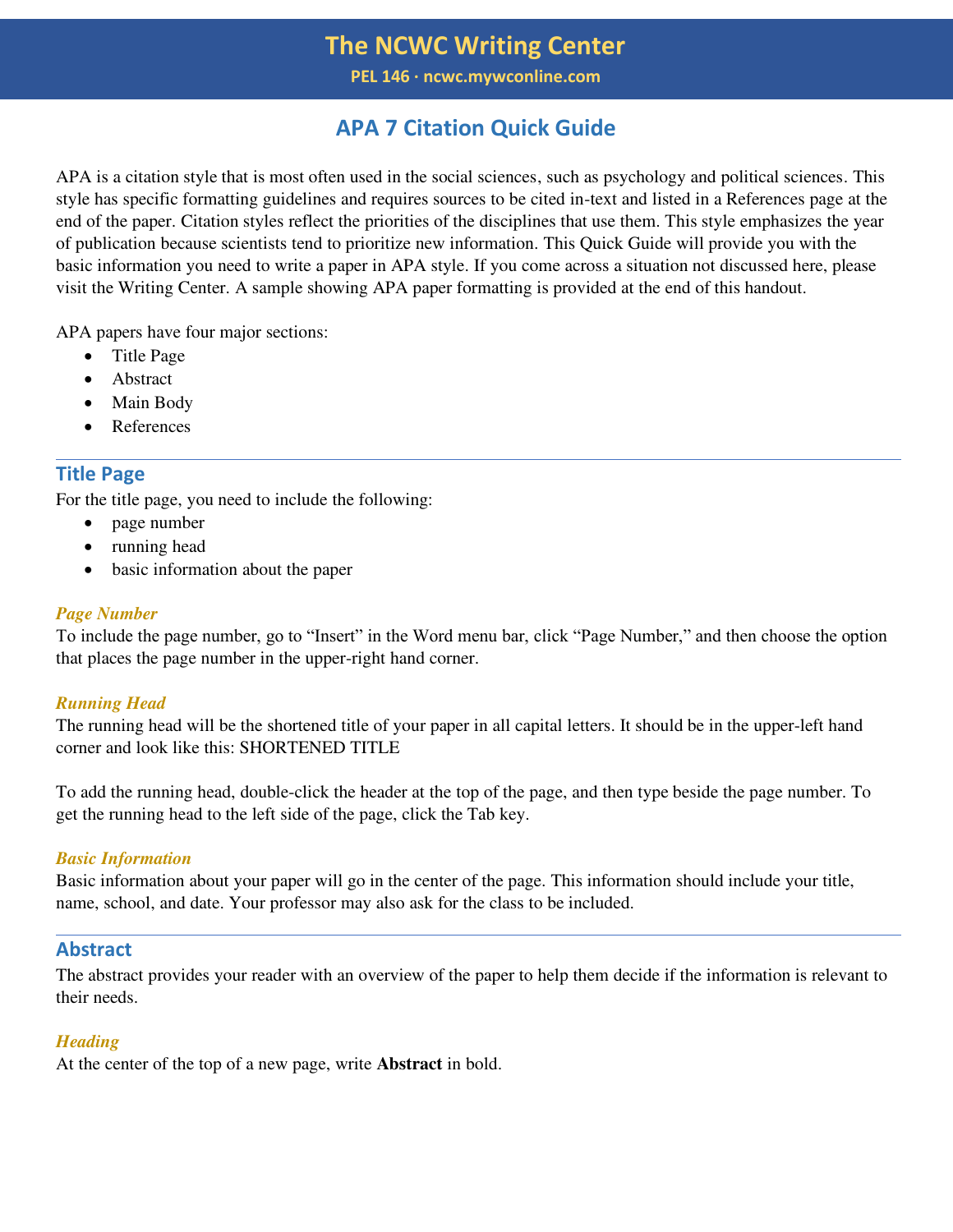**PEL 146 ∙ ncwc.mywconline.com**

#### *Summary*

Beneath this heading, write a brief 150-250 word summary of the major points of your paper. This should be one paragraph, double-spaced.

### *Keywords*

You should also create a list of key words or phrases from your paper. Under the summary, use the Tab key to indent one inch. Then write Keywords in italics, followed by a colon and your choice of keywords in lower case, unless they are proper nouns. It should look like this:

*Keywords*: APA, college writing, plagiarism

# **Main Body**

The main body of the paper should begin on a new page.

## *Paper Title*

At the top of the first page, write the full paper title in bold. This should be centered.

## *Headings*

- **Level 1 Headings:** These headings indicate major sections. They should be centered and in.
- **Level 2 Headings:** These headings indicate subsections within sections. They should be Left-justified and in bold.

# **Using Sources and Citing In-Text**

When using sources in the Main Body to make your points, you must give credit. Below are some tips for how to give credit correctly.

**Paraphrase and summary are more common in APA than direct quotations.** Cite your sources as you use them through signal phrases in-text or in parenthetical citations directly after the information

- **If using a signal phrase in-text, use past tense or present perfect tense when discussing information from a source.** 
	- $\circ$  Smith (2017) argued –or Smith (2017) has argued
- **Include the last name(s) of the author(s) and the year of publication** 
	- o Signal Phrase
		- Smith (2017)
	- o Parenthetical (place a comma between the name and the year)
		- (Smith, 2017)
- **If a source has two authors, include both names in the citations** 
	- o Signal Phrase
		- Smith and Johnson (2017)
	- o Parenthetical
		- (Smith & Johnson, 2017)
	- **If a source has more than two authors, use the last name of the first author, and then write "et al."** 
		- Signal Phrase
			- Smith et al. (2017)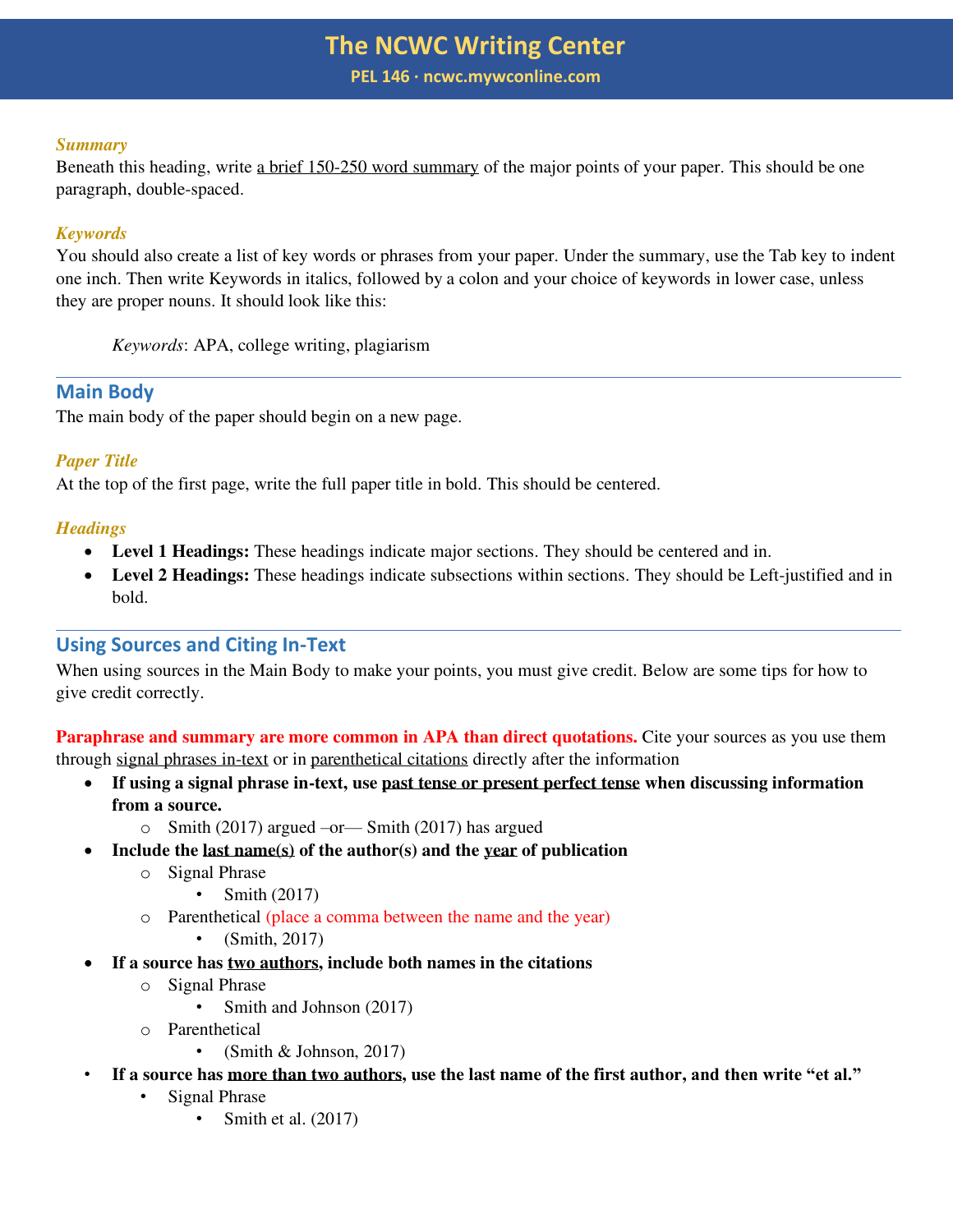**PEL 146 ∙ ncwc.mywconline.com**

- Parenthetical
	- (Smith et al.,  $2017$ )
- **If using information from multiple sources, give credit to all sources in a parenthetical citation.** 
	- Research has shown that explicit study of APA and MLA citation in the classroom can help students learn to avoid plagiarism (Dean & Smith, 2017**;** Smith et al., 2017).
- **If the author of a source is unknown, use the title of the source in the signal phrase or the first word or two of the title in the parenthetical. Titles of short works like articles go in quotation marks. Titles of long works are italicized.** 
	- Signal Phrase
		- "The Best Research Article Ever" (2017)
	- Parenthetical
		- ("The Best," 2017)
- If using a direct quote, include the specific page numbers of the quote
	- Signal Phrase
		- According to Smith  $(2017),$  "..." (p. 19).
	- Parenthetical (place commas between the name, year, and page numbers)
		- $\ldots$  (Smith, 2017, p. 19).
- If using a source with no page numbers, use the paragraph number instead.
	- Signal Phrase
		- According to Smith  $(2017)$ , "..." (para. 14).
	- **Parenthetical** 
		- ... (Smith, 2017, para. 14).

# **Examples:**

- **Author and Date in Signal Phrase** 
	- In 2017, Bullock, Brody, and Weinberg explained that APA style was one important method of citing sources.
- **Author (Date) in Signal Phrase** 
	- Bullock, Brody, and Weinberg (2017) explained that APA style was one important method of citing sources.
- **Parenthetical Citation** 
	- APA style is one important method of citing sources (Bullock et al., 2017).
- **Direct Quote with Author in Signal Phrase** 
	- According to Bullock, Brody, and Weinberg (2017), "documentation in your text makes clear to your reader precisely what you took from a source" (p. 173).
- **Direct Quote with Parenthetical Citation** 
	- It is important to cite because "documentation in your text makes clear to your reader precisely what you took from a source" (Bullock et al., 2017, p. 173).

# **References**

The References page is a separate page at the end of your paper. It should still include the page number and page header.

At the top of the page, write **References** in bold. List your references in alphabetical order by last name. If a reference is longer than one line, use the hanging indent.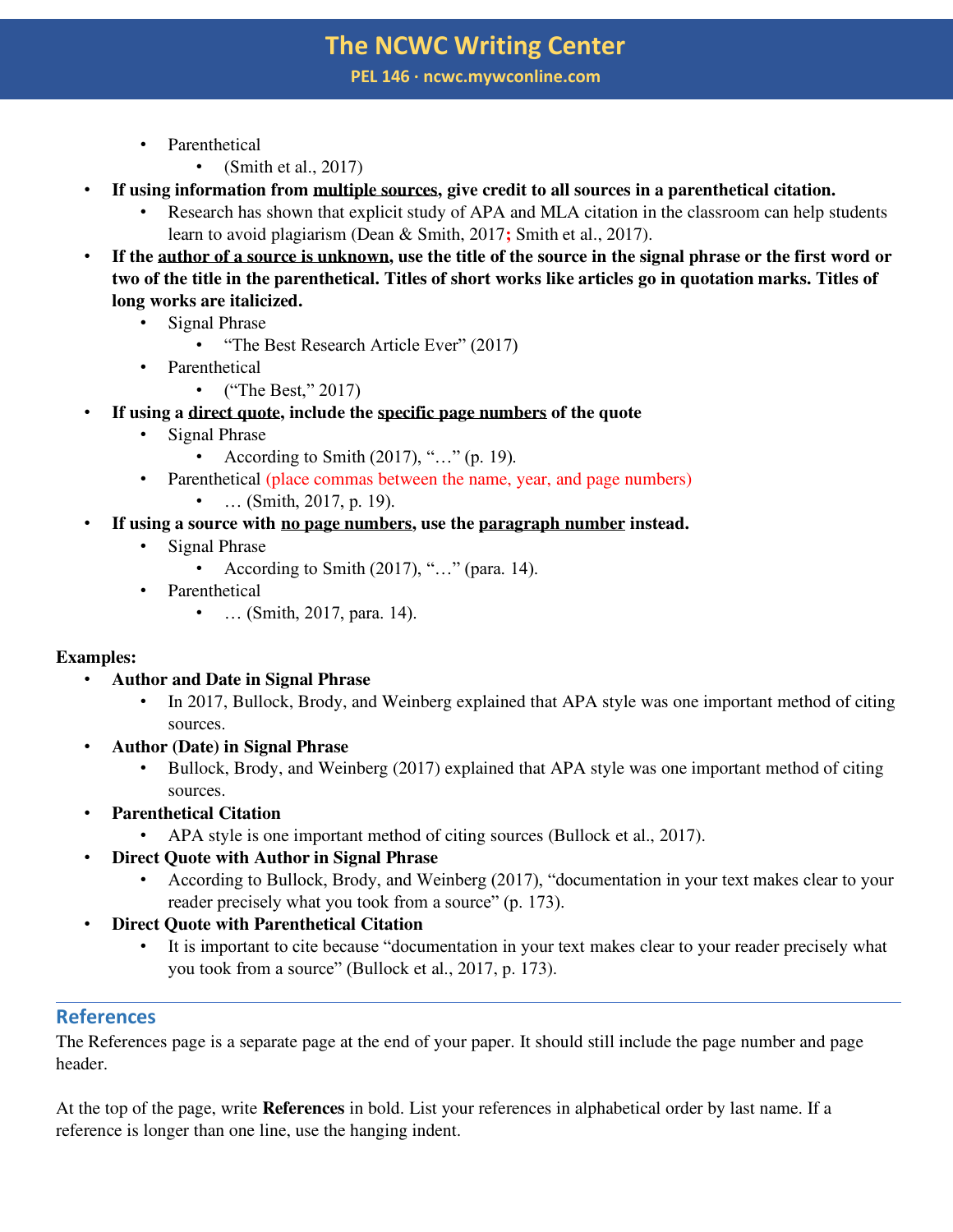**PEL 146 ∙ ncwc.mywconline.com**

Below you will find the citation formats for some of the most common sources. If a source has a DOI, include it at the end of the citation.

### *Book (Basic)*

#### **Last Name, First Initial. (Year of Publication).** *Title of book***. Publisher.**

Shaughnessy, M. (1977). *Errors and expectations: A guide for the teacher of basic writing*. Oxford UP.

#### *Book (Work with multiple authors and editions)*

**Last Name, First Initial, & Last Name, First Initial. (Year of Publication).** *Title of book* **(number ed.). Publisher.** 

Bullock, R., Brody, M., & Weinberg, F. (2017). *The little seagull handbook with exercises* (3rd ed.). W.W. Norton.

#### *Book (Work in an edited collection)*

- Last Name, First Initial. (Year of Publication). Title of work. In First Initials Last Name (Ed.), Title of *Collection* **(number ed., pp. page numbers). Publisher.**
- Geller, A.E., Condon, F., & Carroll, M. (2011). Bold: The everyday writing center and the production of new knowledge in antiracist theory and practice. In L. Greenfield & K. Rowan (Eds.), *Writing centers and the new racism: A call for sustainable dialogue and change* (1st ed., pp. 101-123). Utah State UP.

#### *Scholarly Journal Article*

### **Last Name, First Initial. (Year). Article title.** *Title of Journal, volume***(issue), page numbers.**

Hammer, M. (1992). Research, mission statements, and international student advising offices. *International Journal of Intercultural Relations, 16*(2), 217-236.

#### *News Article (online)*

**Last Name, First Initial. (Year, Month, Day). Title of article.** *Title of Newspaper***. URL of homepage**  Scutti, S. (2017, October 19). FDA approves 2nd gene therapy targeting non-Hodgkins lymphomas. *CNN*. http://www.cnn.com.

#### *Government Documents*

- Treat Government Documents as books or articles depending on their nature and where you find them.
- If there is no specific author given, use the agency as the author.

### **Author or Government Agency. (Year of Publication).** *Title of document***. Publisher. URL**

National Institute of Mental Health. (1990). *Clinical training in serious mental illness* (DHHS Publication No. ADM 90-1679). U.S. Government Printing Office. URL